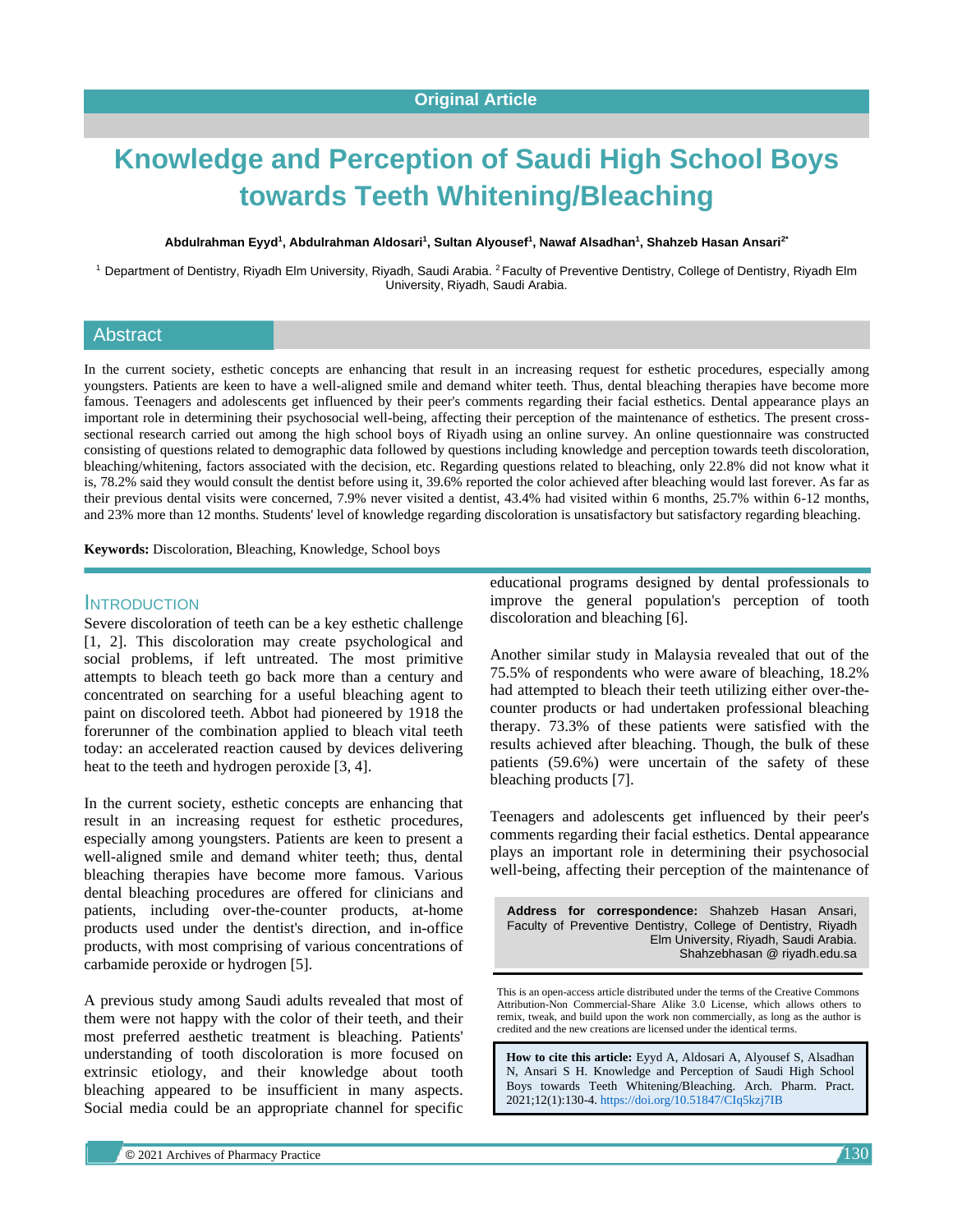esthetics. Previous studies have reported acceptable results of bleaching in teenagers and youngsters, which are the focus group of this study. However, the most common drawback was reported to be sensitivity. Gonçalves *et al*. (2017) revealed that adding calcium caused a decrease in tooth sensitivity, particularly when the lower concentration of hydrogen peroxide (20%) was employed. Substantial differences in color were observed after each of the two bleaching sessions [8]. In-office tooth bleaching was a useful method for young adults and adolescents [9].

# *Aims of the Study*

- To determine the perception and knowledge levels of Saudi high school boys towards teeth discoloration and bleaching
- To compare the responses based on the type of school

# MATERIALS AND METHODS

*Study Design:* The present cross-sectional study was conducted among the high school boys of Riyadh using an online survey.

*Study Sample:* 504 high school boys participated in this study and were contacted using social media.

*Study Instrument:* The online questionnaire consisted of questions related to demographic data followed by questions including knowledge and perception towards teeth discoloration, bleaching/whitening, factors associated with the decision, etc.

*Instrument Reliability and Validity:* A pilot study was carried out by sending the survey to 20 participants. The data will be inserted in SPSS version 22 to determine the reliability using Chronbach's coefficient alpha (value: 0.783). The validity of the questionnaire was investigated by sending it to experienced researchers in REU but no changes were made.

*Statistical Analysis:* The collected data were analyzed using SPSS version 22, where descriptive and inferential statistics were performed. Comparisons between groups will be made with the value of significance kept under 0.05 using the Chi-square test.

# RESULTS AND DISCUSSION

Totally 504 high school boys participated in the present research with a mean age of 16.37 and 64.2% belonging to private whereas 35.8% to public schools. Regarding their grade, 18.8% were from grade 9, 29.3% from grade 10, 30.7% from grade 11 and 21.2% from grade 12. As far as their previous dental visits were concerned, 7.9% never visited a dentist, 43.4% had visited within 6 months, 25.7% within 6-12 months, and 23% more than 12 months **(Table 1)**.

**Table 2** shows the overall responses to the survey questions, which reveal that 35.2% responded yes when inquired about discoloration caused by drugs, 33.3% related it with illness, 76.6% associated it with smoking, 40.8% did not know anything about fluoride, and 47.9% related discoloration with bacteria. Regarding the questions related to bleaching, 22.8% did not know what it was, 78.2% said they would consult the dentist before using it, 39.6% reported the color achieved after bleaching would last forever, 75.4% believed excessive bleaching would harm the teeth, and 46.6% chose sensitivity as the most common side effect of bleaching.

**Table 3** indicates the comparison of survey questions and their responses based on school type with Chi-square test being done. Statistically significant associations were achieved when inquired about discoloration related with aging (p-value: .001), trauma (p-value: .023), hereditary causes (p-value: .009), endodontic materials (p-value: .001), knowledge about bleaching (p-value: .001), source of information (p-value: .006), consulting dentist before bleaching (p-value: .000), avoidance of smoking and tea after bleaching (p-value: .017), effectiveness of remedies (pvalue: .008), relying on advertisements (p-value: .004) and side effects of bleaching (p-value: .020). Rest of the questions did not show any statistically significant association (p-value  $>0.05$ ).

| <b>Table 1.</b> Demographics of the Study Participants |                                                                                        |  |
|--------------------------------------------------------|----------------------------------------------------------------------------------------|--|
| <b>Demographical Variables</b>                         | <b>Descriptives</b>                                                                    |  |
| Age                                                    | Mean age 16.37 (SD: 1.81)                                                              |  |
| High school grade                                      | Grade 9: 18.8%<br>Grade 10: 29.3%<br>Grade 11: 30.7%<br>Grade 12: 21.2%                |  |
| School type                                            | Private: $64.2\%$<br>Public: 35.8%                                                     |  |
| Previous dental visit                                  | Never: 7.9%<br>Within 6 months: 43.4%<br>6 to 12 months: $25.7\%$<br>$12+$ months: 23% |  |

| <b>Table 2.</b> Survey Questions and their Responses in |  |  |
|---------------------------------------------------------|--|--|
| Percentage                                              |  |  |

| <b>Survey Questions</b>            | Responses (%)     |  |  |
|------------------------------------|-------------------|--|--|
| Which of the following could cause |                   |  |  |
| tooth discoloration?               | Yes: $35.2\%$     |  |  |
|                                    | No: $26.2\%$      |  |  |
| Drugs during childhood             | Don't know: 38.2% |  |  |
|                                    | Yes: 33.3%        |  |  |
| Illness during childhood           | No: $31.1\%$      |  |  |
|                                    | Don't know: 35.6% |  |  |
|                                    | Yes: $52.3%$      |  |  |
| Aging                              | $No: 20.8\%$      |  |  |
|                                    | Don't know: 26.9% |  |  |
|                                    |                   |  |  |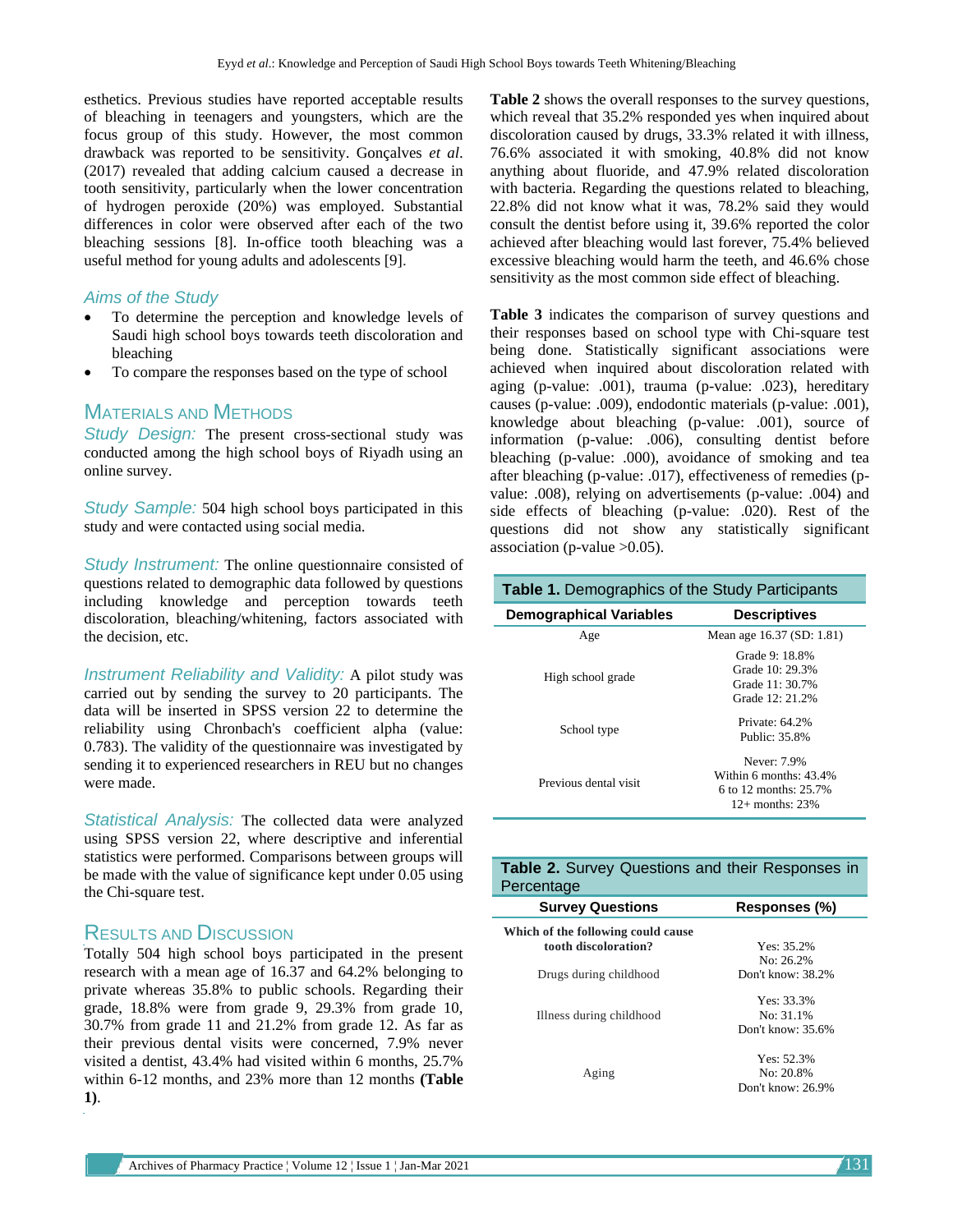#### Eyyd *et al*.: Knowledge and Perception of Saudi High School Boys towards Teeth Whitening/Bleaching

Smoking

Tea and coffee

Trauma to the tooth

Excessive fluoride in drinking water

Hereditary causes

Some antimicrobial mouthwashes

Bacteria playing a role in tooth discoloration

Endodontic materials

#### **Questions about Bleaching:**

Do you know what bleaching/whitening is?

If yes, what was the source of information?

Do you think bleaching is safe?

Have you ever consulted a dentist to gain information about bleaching?

I should consult a dentist before starting any type of home bleaching.

Bleaching can whiten both the teeth and old restorations.

Smoking and drinking tea and coffee should be avoided after bleaching.

Bleaching will remove a thin layer from the tooth structure.

The color achieved after bleaching will last forever.

In case of relapse, the color of the teeth will be darker than the original.

Bleaching agents should not come in contact with the gingiva

Yes: 76.6% No: 10.7% Don't know: 12.7%

Yes: 74.5% No: 9.7% Don't know: 15.8%

Yes: 36.4% No: 30.5% Don't know: 33.1%

Yes: 30.7% No: 28.5% Don't know: 40.8%

Yes: 31.9% No: 25.9% Don't know: 42.2%

Yes: 33.3% No: 29.1% Don't know: 37.6%

Yes: 47.9% No: 16.8% Don't know: 35.2% Yes: 28.9% No: 28.1% Don't know: 43%

> Yes: 77.2% No: 22.8%

Family & friends: 37.8% Media: 22.1% Internet: 15.1% Advertisements: 14.4% Dentist: 10.7% Safe: 28.3%

> Not safe: 12.9% Not sure: 58.8%

> > Yes: 49.3% No: 50.7%

Yes: 78.2% No: 21.8% Yes: 48.9% No: 51.1%

No: 24.2% Yes: 59.8% No: 40.2%

Yes: 75.8%

Yes: 39.6% No: 60.4%

Yes: 46.1% No: 53.9% Yes: 70.9%

No: 29.1%

| All types of tooth discoloration could            | Yes: $53.5%$                   |
|---------------------------------------------------|--------------------------------|
| be treated by tooth bleaching                     | No: 46.5%                      |
| Excessive use of bleaching products               | Yes: $75.4%$                   |
| could be harmful.                                 | No: 24.6%                      |
| Some remedies can be effective for                | Yes: $59.4%$                   |
| tooth bleaching                                   | No: 40.6%                      |
| Dental bleaching can improve the                  | Yes: $37.4%$                   |
| smell of the oral cavity                          | No: 62.6%                      |
| I should not rely on the information              | Yes: $72.5%$                   |
| mentioned in advertisements on tooth<br>bleaching | No: 27.5%                      |
|                                                   | Sensitivity: 46.5%             |
|                                                   | Gingival irritation: 16.6%     |
|                                                   | Effect on the teeth structure: |
| Side effect of bleaching?                         | 17.2%                          |
|                                                   | Effect on restorative          |
|                                                   | materials: 8.5%                |
|                                                   | No side effects: 11.1%         |

## **Table 3.** Comparison of Responses based on School Type

| <b>Survey Questions</b>                                    | <b>Private</b>                              | <b>Public</b>                             | P-value |
|------------------------------------------------------------|---------------------------------------------|-------------------------------------------|---------|
| Which of the following could<br>cause tooth discoloration? | No statistically significant<br>association |                                           | .063    |
| Drugs during childhood                                     |                                             |                                           |         |
| Illness during childhood                                   | No statistically significant<br>association |                                           | .053    |
| Aging                                                      | Yes: 53%<br>No: 16%<br>Don't know:<br>31%   | Yes: 51%<br>No: 29%<br>Don't know:<br>20% | .001    |
| Smoking                                                    | No statistically significant<br>association |                                           | .542    |
| Tea and coffee                                             | No statistically significant<br>association |                                           | .764    |
| Trauma to the tooth                                        | Yes: 35%<br>No: 28%<br>Don't know:<br>37%   | Yes: 40%<br>No: 35%<br>Don't know:<br>25% | .023    |
| Excessive fluoride in drinking<br>water                    | No statistically significant<br>association |                                           | .187    |
| Hereditary causes                                          | Yes: 33%<br>No: 22%<br>Don't know:<br>46%   | Yes: 30%<br>No: 34%<br>Don't know:<br>36% | .009    |
| Some antimicrobial<br>mouthwashes                          | No statistically significant<br>association |                                           | .050    |
| Bacteria playing a role in tooth<br>discoloration          | No statistically significant<br>association |                                           | .096    |
| Endodontic materials                                       | Yes: 28%<br>No: 23%<br>Don't know:<br>48%   | Yes: 30%<br>No: 36%<br>Don't know:<br>33% | .001    |

132 Archives of Pharmacy Practice ¦ Volume 12 ¦ Issue 1 ¦ Jan-Mar 2021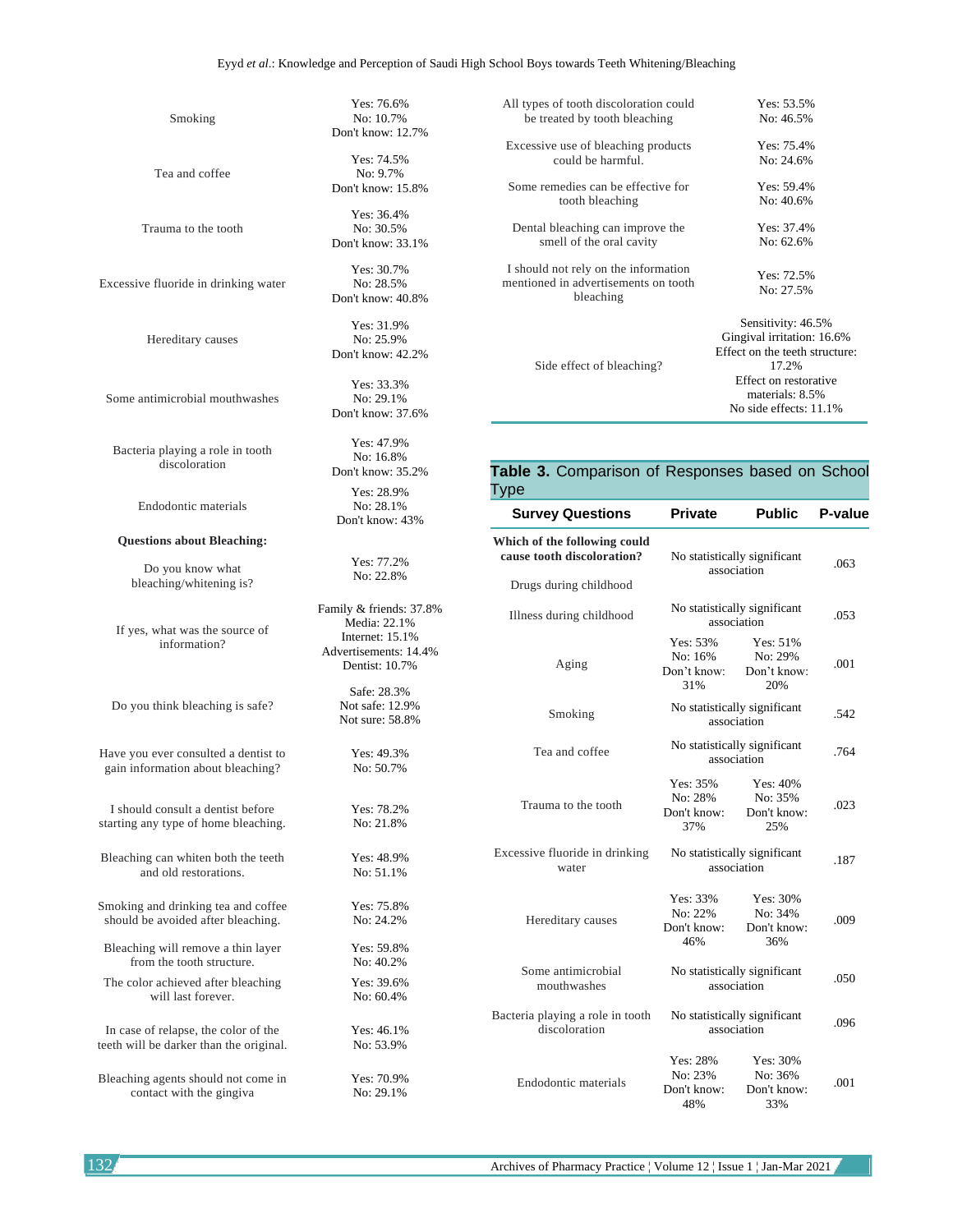| <b>Questions about Bleaching:</b>                                                            |                                                                                                                                                                 |                                                                                                                                                                      |      |
|----------------------------------------------------------------------------------------------|-----------------------------------------------------------------------------------------------------------------------------------------------------------------|----------------------------------------------------------------------------------------------------------------------------------------------------------------------|------|
| Do you know what<br>bleaching/whitening is?                                                  | Yes: 80%<br>No: 20%                                                                                                                                             | Yes: 72%<br>No: 28%                                                                                                                                                  | .021 |
| If yes, what was the source of<br>information?                                               | Family &<br>friends: 43%<br>Media: 18%<br>Internet: 15%<br>13%<br>Dentist: 11%                                                                                  | Family &<br>friends: 27%<br>Media: 29%<br>Internet: 16%<br><b>Advertisements: Advertisements:</b><br>18%<br>Dentist: 10%                                             | .006 |
| Do you think bleaching is safe?                                                              |                                                                                                                                                                 | No statistically significant<br>association                                                                                                                          | .313 |
| Have you ever consulted a<br>dentist to gain information<br>about bleaching?                 |                                                                                                                                                                 | No statistically significant<br>association                                                                                                                          | .458 |
| I should consult a dentist<br>before starting any type of<br>home bleaching.                 | Yes: 84%<br>No: 16%                                                                                                                                             | Yes: 69%<br>No: 31%                                                                                                                                                  | .000 |
| Bleaching can whiten both the<br>teeth and old restorations.                                 |                                                                                                                                                                 | No statistically significant<br>association                                                                                                                          | .165 |
| Smoking and drinking tea and<br>coffee should be avoided after<br>bleaching.                 | Yes: 79%<br>No: 21%                                                                                                                                             | Yes: 70%<br>No: 30%                                                                                                                                                  | .017 |
| Bleaching will remove a thin<br>layer from the tooth structure.                              |                                                                                                                                                                 | No statistically significant<br>association                                                                                                                          | .072 |
| The color achieved after<br>bleaching will last forever.                                     |                                                                                                                                                                 | No statistically significant<br>association                                                                                                                          | .636 |
| In case of relapse, the color of<br>the teeth will be darker than the<br>original.           |                                                                                                                                                                 | No statistically significant<br>association                                                                                                                          | .577 |
| Bleaching agents should not<br>come in contact with the<br>gingiva                           |                                                                                                                                                                 | No statistically significant<br>association                                                                                                                          | .760 |
| All types of tooth discoloration<br>could be treated by tooth<br>bleaching                   | No statistically significant<br>association                                                                                                                     |                                                                                                                                                                      | .926 |
| Excessive use of bleaching<br>products could be harmful.                                     |                                                                                                                                                                 | No statistically significant<br>association                                                                                                                          | .068 |
| Some remedies can be effective<br>for tooth bleaching                                        | Yes: 64%<br>No: 36%                                                                                                                                             | Yes: 51%<br>No: 49%                                                                                                                                                  | .008 |
| Dental bleaching can improve<br>the smell of the oral cavity                                 | Yes: 44%<br>No: 56%                                                                                                                                             | Yes: 26%<br>No: 74%                                                                                                                                                  | .000 |
| I should not rely on the<br>information mentioned in<br>advertisements on tooth<br>bleaching | Yes: 77%<br>No: 23%                                                                                                                                             | Yes: 65%<br>No: 35%                                                                                                                                                  | .004 |
| Side effect of bleaching?                                                                    | Sensitivity:<br>52%<br>Gingival<br>irritation: 14%<br>Effect on the<br>teeth structure:<br>15%<br>Effect on<br>restorative<br>materials: 8%<br>No side effects: | Sensitivity: 37%<br>Gingival<br>irritation: 21%<br>Effect on the<br>teeth structure:<br>21%<br>Effect on<br>restorative<br>materials: 10%<br>No side effects:<br>11% | .020 |

This study aimed to assess the levels of knowledge and exposure of high school boys residing in Riyadh regarding teeth whitening or bleaching. Students from four high school grades were utilized in this study and were grouped based on private and public schools. It was noted from the findings that more than one-third of the participants were unaware that drugs and illness during childhood could lead to teeth discoloration. However, a large majority of them were aware that smoking and drinking tea or coffee are related to discoloration. Similar findings were observed among a young population utilized in a study carried out by Al-Nomay *et al*. (2015) [10].

When inquired about trauma, fluoride, hereditary causes, and mouthwashes, the study participants were generally unaware of their association with teeth discoloration. A study conducted among similar children in Lithuania reported that the overall knowledge about trauma and teeth discoloration is on the lower side [11]. These findings are similar to what we reported regarding trauma and discoloration.

Regarding the relation of fluoride and teeth discoloration, a study conducted in Karnataka, Indian, among the high school students reported that most of the participants could identify fluoride-related teeth discoloration. Moreover, their viewpoint was also assessed based on the type of school, private or public, where a significant difference between the two groups was observed. Private school children acknowledged the relationship of fluoride-related discoloration more than public school children [12]. When comparing these findings with our study, it was observed that there was no statistically significant difference between the type of schools when inquired about the association of fluoride with teeth discoloration.

A large majority of students knew about bleaching, and their source of information was mainly family and friends. A study conducted among school children in Buraida, Qassim, reported similar findings. The majority of the students were aware of what bleaching was and supported its use in treating teeth discoloration [13]. One of the limitations of a survey-based study is that a few respondents may not feel encouraged to provide accurate and honest answers, affecting the findings.

## **CONCLUSION**

- Knowledge of high school students regarding teeth discoloration causes is unsatisfactory.
- The perception of students towards bleaching is positive.
- Knowledge levels related to bleaching are satisfactory.
- Students need to be educated regarding the different causes of teeth discoloration.

11%